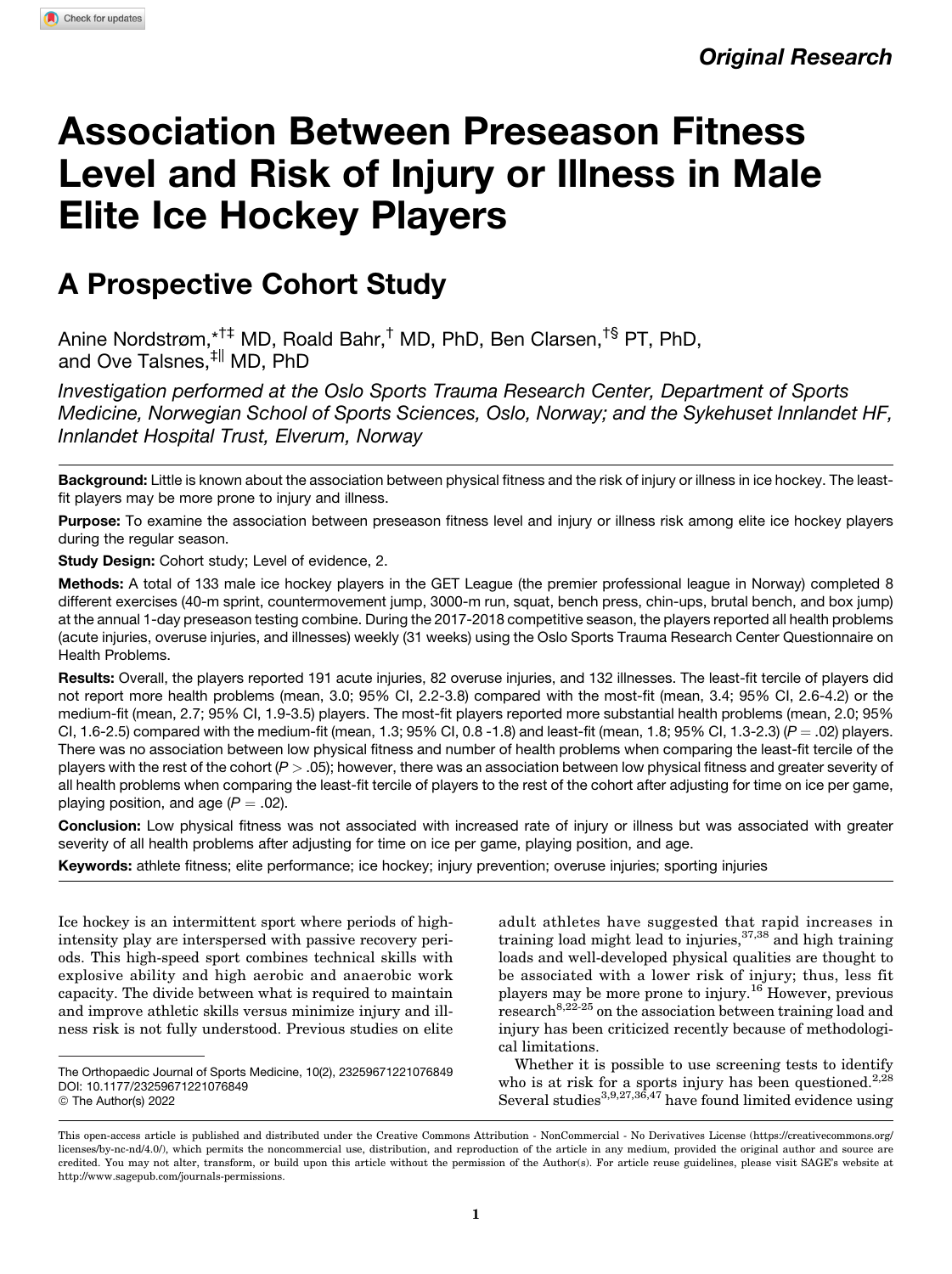functional movement screening tests to assess injury risk in different sports. In football, preseason physical tests to screen for risk factors for injury are commonly used, and better preseason aerobic fitness has been associated with lower injury risk.<sup>10,46</sup> Still, several studies<sup>1,34,39</sup> have not found any correlation between the results of preseason physical performance tests and the risk of injury the following season. However, in rugby and Australian football, studies17,18,35 have observed an inverse relationship between physical fitness and injury risk.

Little is known about the association between physical fitness and injuries and illnesses in general in elite ice hockey, although low levels of off-season sport-specific training and previous injury have been suggested to represent risk factors for groin injury.<sup>11</sup> Also, low hip adductionto-abduction strength ratio during the preseason has been associated with adductor muscle strains,<sup>44</sup> and strengthening the adductor muscle group appears to be effective in preventing adductor strains among professional ice hockey players.<sup>43</sup> However, Grant et al<sup>19</sup> suggested that aerobic fitness and maximum strength outcomes were not associated with on-ice injury risk in male collegiate hockey players, after controlling for player position and body composition.

In this study, we aimed to determine whether the leastfit players in the Norwegian men's premier professional league (GET League) were at greater risk of injury and illness. The least-fit players may be more prone to injury and illness when exposed to high training loads and congested match schedules. We used a battery of physical fitness tests to identify the least-fit tercile of players preseason and investigated whether these players were more prone to injury and illness than were more-fit players during the subsequent ice hockey season.

## METHODS

#### Study Design and Participants

This was a prospective cohort study of male ice hockey players in the GET League during the 2017-2018 season. A total of 225 players (mean age, 24 years; range, 17-41 years) registered all health problems once a week using a smartphone application. Details on the prevalence and burden of all health problems were reported in a separate paper.<sup>32</sup> Of the 225 players, 164 attended the annual 1-day, preseason testing combine.

The study was approved by the Norwegian Data Inspectorate and the South-Eastern Norway Regional Committee

TABLE 1 Fitness Properties Assessed via Tests Included in the Ironman Test Battery

| Test                 | <b>Primary Properties</b>   |
|----------------------|-----------------------------|
| $40-m$ sprint        | Speed                       |
| Countermovement jump | Speed                       |
| $3000-m$ run         | Aerobic capacity            |
| Squat                | Maximal strength legs       |
| Bench press          | Maximal strength upper body |
| Brutal bench         | Submaximal strength abdomen |
| Chin-ups             | Strength upper body         |
| Box jump             | Anaerobic capacity          |

for Research Ethics. All athletes provided written informed consent to participate.

#### Recruitment and Inclusion Criteria

The GET League consists of 10 teams, each consisting of 22 to 25 players. Most teams have medical support personnel, including a physician; physical therapist; and for some teams, other health professionals. The principal investigator contacted all teams, their management, and medical teams via email and telephone before the season with information about the study. We informed the players about the study during the combine, which all teams attended. We included 9 teams.32 One team did not have a medical team and could not follow up on data collection during the season, and it was not included. In the 9 teams participating, 5 players declined to participate in the study, 6 did not download the necessary smartphone application, and 1 dropped out after reporting for 8 weeks.

During the combine, players completed 8 different exercises (Table 1). A total of 133 players (mean age, 23 years; range, 17-33 years) completed  $\geq$ 5 exercises during the testing and were included in the study. The sample included 76 forwards, 44 defenders, and 13 goalkeepers.

#### Preseason Fitness Testing

Since 2002, the Norwegian World Cup alpine skiing team has used a set of standardized fitness tests (Ironman Test battery; Attacking Vikings, developed by Norwegian World Cup alpine skiing team, Version 5.0, August 14, 2014) to evaluate and promote the general physical fitness needed to compete at an elite level. Multiple other sports have since used the same tests to evaluate aerobic and anaerobic

||University of Oslo, Oslo University Hospital, Oslo, Norway.

Final revision submitted October 4, 2021; accepted November 12, 2021.

One or more of the authors has declared the following potential conflict of interest or source of funding: Financial support was received from the Sykehuset Innlandet Hospital Trust and Stiftelsen fondet til fremme av idrettsmedisin og idrettsfysioterapi. AOSSM checks author disclosures against the Open Payments Database (OPD). AOSSM has not conducted an independent investigation on the OPD and disclaims any liability or responsibility relating thereto.

Ethical approval for this study was obtained from the South-Eastern Norway Regional Committee for Research Ethics (2017/1298).

<sup>\*</sup>Address correspondence to Anine Nordstrøm, MD, Senter for idrettsskadeforskning, Norges idrettshøgskole, Sognsveien 220, Postboks 4014 Ullevål Stadion, 0806 Oslo, Norway (email: [anine.nordstrom@nih.no](mailto:anine.nordstrom@nih.no)) (Twitter: [@AnineNordstrom](https://twitter.com/aninenordstrom)). †

<sup>&</sup>lt;sup>†</sup>Oslo Sports Trauma Research Center, Department of Sports Medicine, Norwegian School of Sports Sciences, Oslo, Norway.

<sup>‡</sup> Sykehuset Innlandet HF, Innlandet Hospital Trust, Elverum, Norway.

<sup>§</sup> Center for Disease Burden Norwegian Institute of Public Health, Bergen, Norway.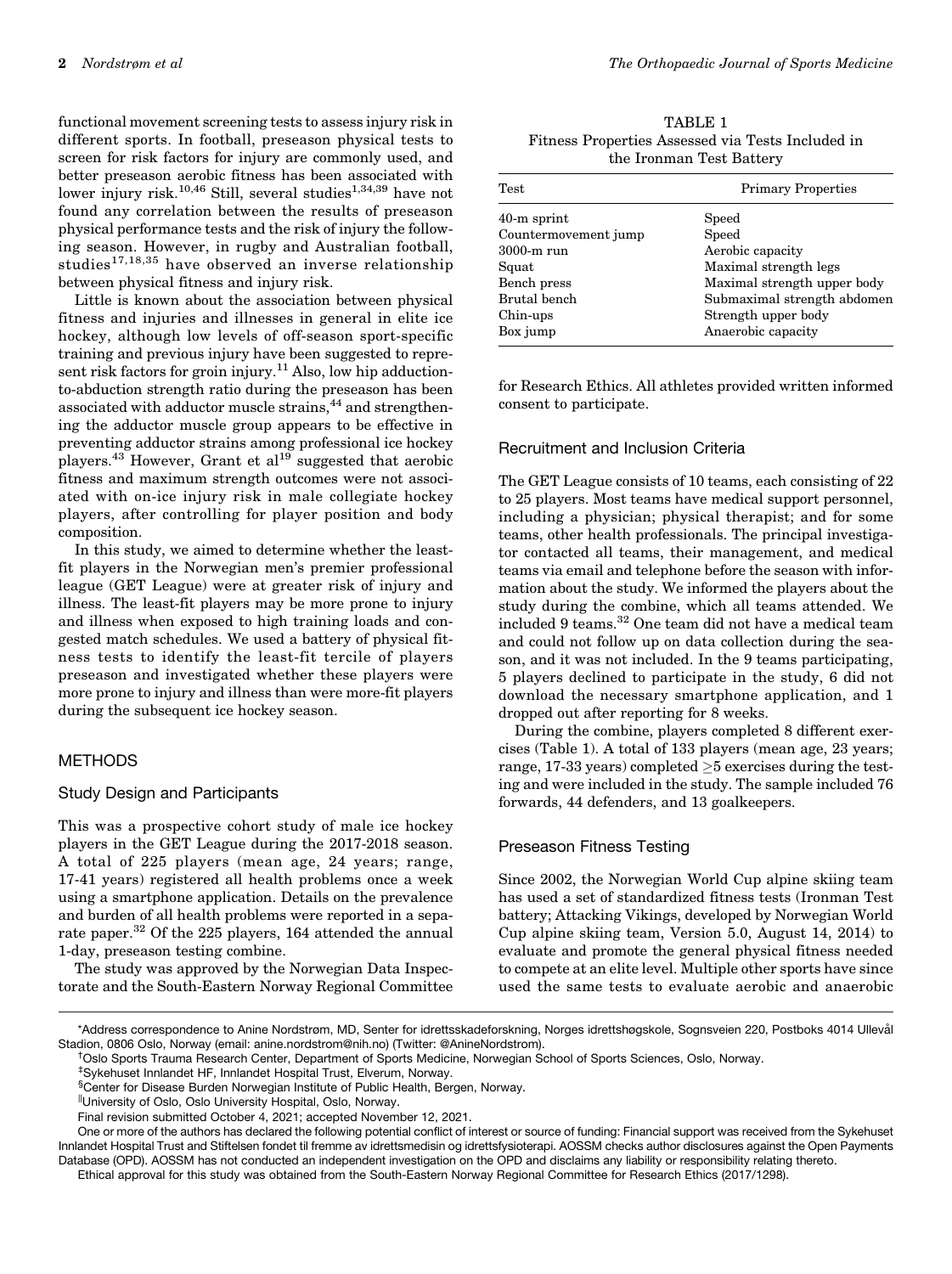capacity, strength, agility/coordination, and speed. The Norwegian Ice Hockey Association has used a modification of these fitness tests to evaluate the general physical fitness level among ice hockey players in the GET League annually. Before the 2017-2018 season, players completed 8 different exercises, including a 40-m sprint ( $n = 127$ ), countermovement jump (n = 131), 3000-m run (n = 114), squat (n = 116), bench press (n = 120), "brutal bench" (n = 123), chin-ups ( $n = 114$ ), and box jump ( $n = 111$ ). All players except those limited by injury performed all tests; players performed as many tests as possible. For each test, we ranked the players from most fit (1) to least fit (111-131, depending on the number of players tested) based on performance. By summing these ranks, we identified the tercile of the players with the greatest average total score (ie, the least-fit tercile of players) among players completing  $\geq\! 5$ tests. For each player, we calculated the average ranking score for speed (40-m sprint and countermovement jump), strength (squat, bench press, brutal bench, and chin-ups), endurance (3000-m run), and anaerobic capacity (repeated box jump). We then identified the tercile of the players with the greatest total score within each of these dimensions of physical performance.

#### Ironman Test Battery

The tests were performed at Olympiatoppen (The Norwegian Olympic Training Center) in Oslo, Norway, on August 5, 2017. The specific tests were performed in a standardized order (Table 1) and monitored by technical staff at Olympiatoppen.

 $40-m$  Sprint. The players were requested to run  $40$  m as fast as possible. The test started when the rear leg passed a photocell located 50 cm in front of the starting line. Every player had 3 attempts. The fastest time in seconds was retained for analyses.

Countermovement Jump. The players were requested to perform 1 jump as high as possible. The players started from a standing position with extended knees and arms placed at their hips (Figure 1A). The test was performed as a fast bend in the knees until the angle was about 90 and then a jump straight upward. Every player had 3 attempts. The highest jump was noted.

3000-m Run. The players ran 3000 m as fast as possible on an outdoor 400-m running track. Time was measured using a stopwatch.

Squat. The players were requested to perform 1 squat with maximum load. The players started from a standing position with extended knees. When performing the squat, the hip crease had to be lower than the highest point of the knee. Every player had 3 attempts. The maximum weight that the player could lift using correct technique was recorded.

Bench Press. Players were requested to perform 1 bench press with maximum load. The players were allowed a maximum of 81 cm between their little fingers while holding the barbell and started from a position with extended arms. Correct performance included slowly lowering the barbell to the chest and then lifting to extended arms as 1 movement. The buttocks had to be in contact with the surface at all time. Every player had 3 attempts. The maximum weight that the player could lift using correct technique was recorded.

Brutal Bench. The players started hanging upside down with knees flexed in a  $90^\circ$  position with hands held behind the head, holding a 5-cm ring made of rope (Figure 1B). All movements had to be slow and controlled. Elbows had to be in contact with the knees at every lift, and the buttocks had to be in contact with the surface at all times. There was no time limit, but the athlete received a warning if a pause between the repetitions extended 1 second. The next pause between repetitions stopped the test. The number of correctly performed crunches was noted.

Chin-ups. The players started with extended arms and pronated hands around the pole 10 cm wider than the width of their shoulders (Figure 1C). All movements had to be slow and controlled. The chin had to be above the pole, and the arms had to be fully extended between every lift. There was no time limit, but the maximum allowed pause between each chin-up was 2 seconds. The number of chinups performed correctly was recorded.

Box Jump. The players were requested to perform the maximum number of jumps possible within 90 seconds. The bench was 40 cm high, 51 cm wide, and minimum 60 cm long. The players started at the top of the bench, jumped laterally to one side of the bench with their feet together, then back up on the bench and laterally to the other side (Figure 1D). The test started when the player jumped down to one side. Every landing on the bench counted as a jump. The number of lateral jumps the player could perform in 90 seconds was recorded.

#### Injury and Illness Data Collection

Details on the injury and illness registration and the data collection procedures have been reported previously.<sup>32</sup> Injury and illness data were collected using the Oslo Sports Trauma Research Centre Questionnaire on Health Problems (OSTRC-H).<sup>6,7</sup> All players were required to download a mobile application (SpartaNova), which distributed the OSTRC-H automatically once a week (every Sunday) between September 17, 2017 and April 15, 2018 (31 weeks). The OSTRC-H consists of 4 key questions about the athlete's participation in sports, training volume, performance, and symptoms of health problems during the previous 7 days.<sup> $6,7$ </sup> The response to each of the 4 questions was allocated a numeric value between 0 and 25. The value 0 represented no problems, and the value 25 represented the maximum level for each question. The numeric values were summed to calculate a weekly severity score from 0 to 100 for each health problem. If the athlete answered the minimum score for each of the 4 questions (full participation without problems, no reduction in training or performance, and no symptoms), the questionnaire was completed for that week. If athletes reported a health problem, they were asked to define whether it was an illness or an injury. In case of an injury, they were asked to classify whether it was an acute (associated with a specific, clearly identifiable traumatic event) or an overuse (no specific identifiable event responsible for the occurrence) injury and register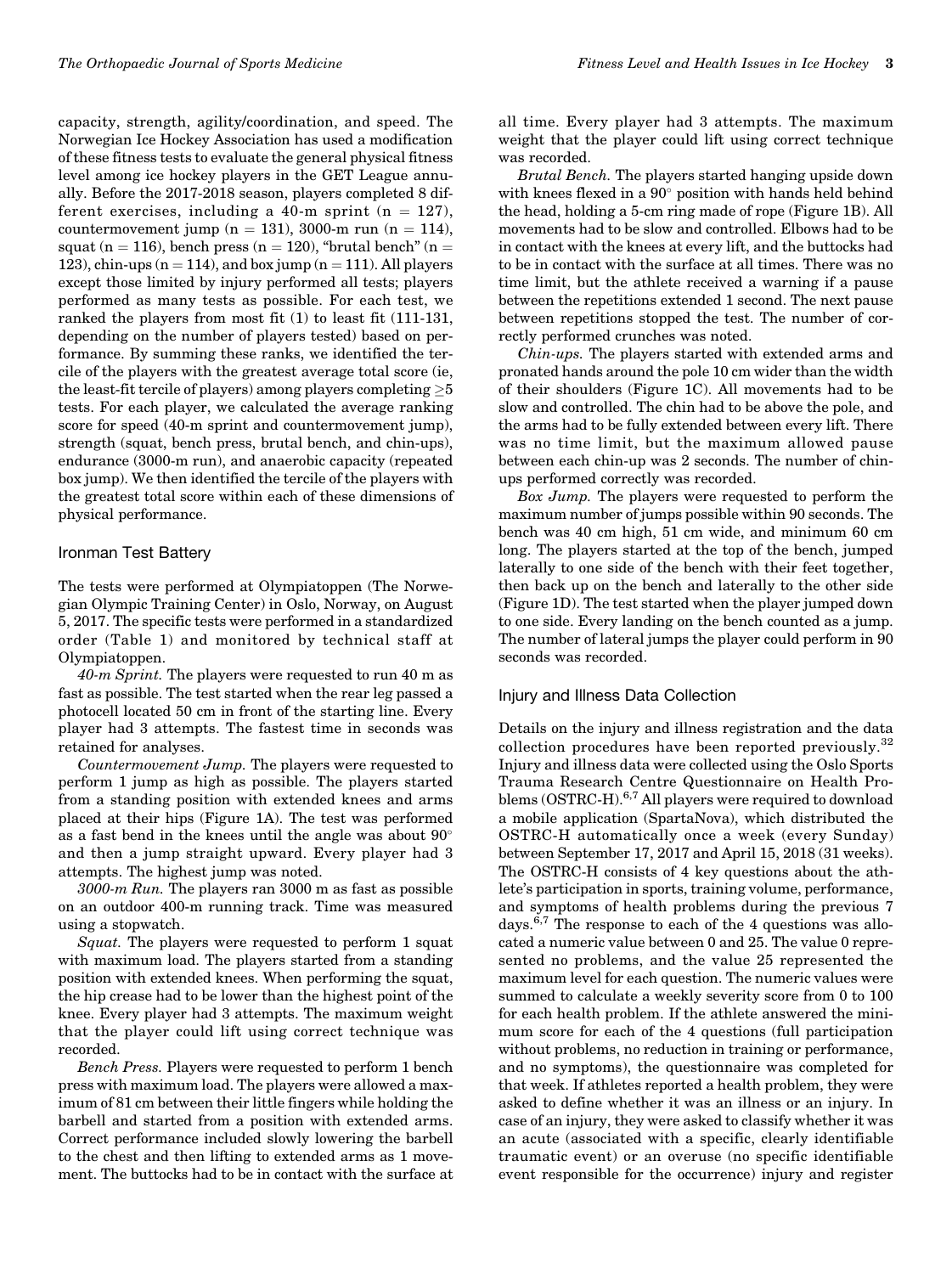

Figure 1. (A) Countermovement jump. Fast bend in the knees until the angle was about 90° and then a jump straight upward; 1 jump as high as possible. (B) Brutal bench. Valid repetitions required elbows to be in contact with the knees at every lift and the buttocks to be in contact with the surface at all time. (C) Chin-ups. Pronated grip with the chin elevated above the rod in every lift and the arms fully extended between every repetition. (D) Box jump. Side-to-side jumps within 90 seconds. Every landing on the bench counted as a jump.

the affected anatomical area. In case of an illness, they were asked to report their main symptoms (by choosing from multiple predefined symptoms). For all types of health problems, athletes were asked to register the number of days of complete time loss from training and competition (total inability to train or compete) and whether the health problem had been reported previously. They were asked to register all health problems, and, in cases of multiple problems the same week, the questionnaire repeated itself.

# Definition and Classification of Health Problems

We used an "all complaints" definition, recording all health problems irrespective of the need for medical attention or the consequences on sports participation.<sup>15,30,41</sup> Health problems were classified as an injury if they affected the musculoskeletal system or were a concussion or as an illness if they affected an organ system or represented generalized symptoms. The definition of an acute injury was an injury or trauma with rapid onset associated with a clearly identifiable event. The definition of an overuse injury was an injury without a single, identifiable event.<sup>15</sup> Health problems were defined as substantial problems if they caused moderate or severe reductions in training volume, moderate or severe reductions in performance, or a complete inability to participate in ice hockey.<sup>6,7</sup>

#### Match Exposure

Individual time on ice per game was calculated based on official match records from the Norwegian Ice Hockey Association database [\(https://www.hockey.no/]((https://www.hockey.no/)).<sup>33</sup>

# Outcome Variables

The number of all and substantial health problems, acute and overuse injuries, and illnesses was calculated for every athlete. The cumulative severity score of injuries and illnesses was calculated by summing the score for every week a health problem was reported.<sup>32</sup>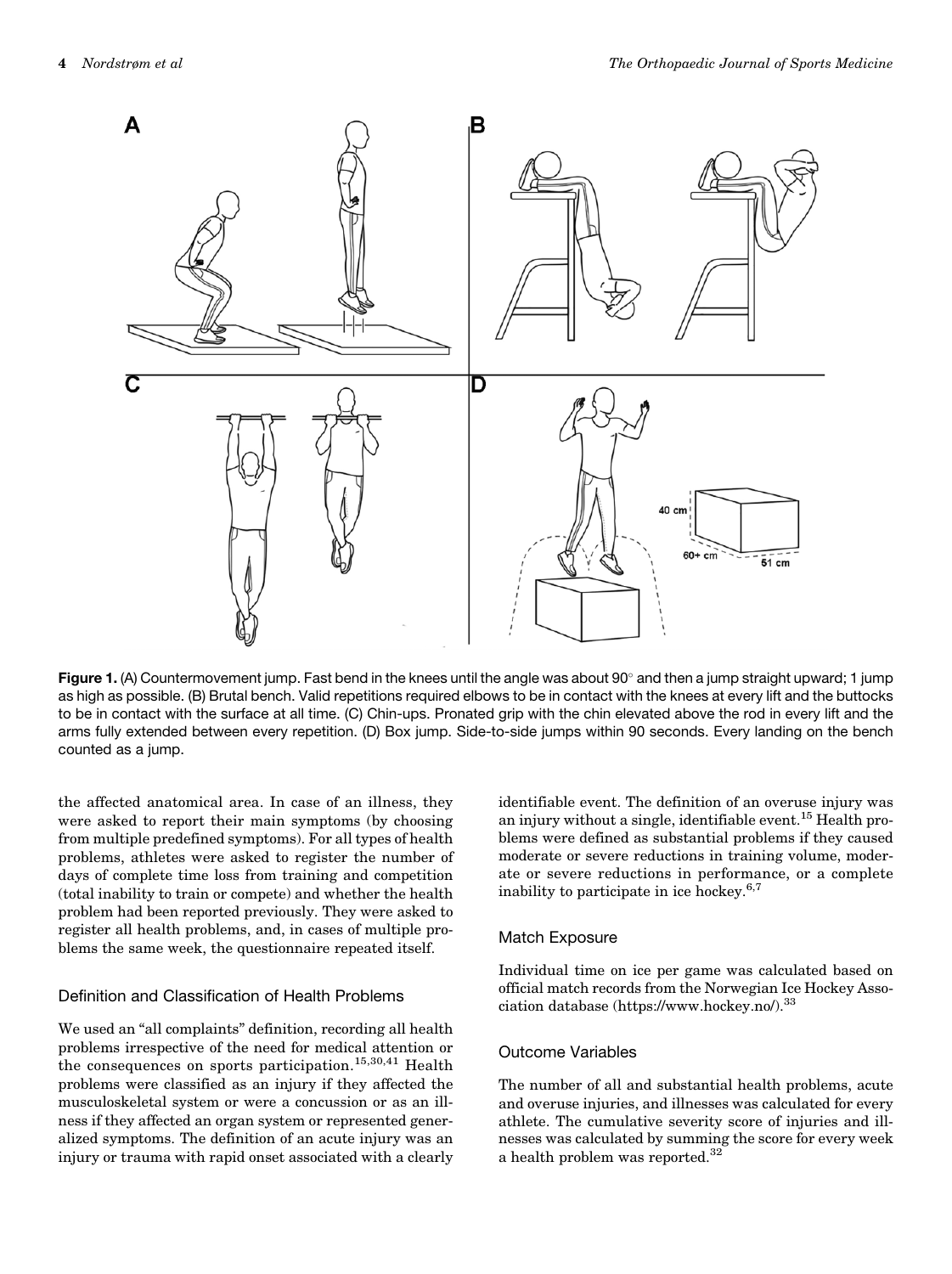|                                      |                                    | Position, Mean (95% CI) |                         |                           |                  |
|--------------------------------------|------------------------------------|-------------------------|-------------------------|---------------------------|------------------|
|                                      | Overall, Mean $\pm$ SD (Range)     | Defenders<br>$(n = 44)$ | Forwards<br>$(n = 76)$  | Goalkeepers<br>$(n = 13)$ | $\boldsymbol{P}$ |
| 40-m sprint, $s(n = 127)$            | $5.18 \pm 0.18$<br>$(4.82 - 5.71)$ | 5.17<br>$(5.12 - 5.21)$ | 5.17<br>$(5.12 - 5.21)$ | 5.32<br>$(5.23 - 5.42)$   | $.02\,$          |
| Countermovement jump, cm $(n = 131)$ | $40.6 \pm 4.9$<br>$(30.7 - 59.0)$  | 40.6<br>$(39.0 - 42.1)$ | 40.7<br>$(39.6 - 41.9)$ | 40.3<br>$(38.4 - 42.1)$   | .98              |
| 3000-m run, min $(n = 114)$          | $11.7 \pm 0.9$<br>$(10.1 - 15.1)$  | 11.6<br>$(11.3-11.9)$   | 11.7<br>$(11.5-11.9)$   | 11.8<br>$(11.0-12.6)$     | .92              |
| Squat, kg $(n = 116)$                | $160.1 \pm 18.9$<br>$(90-215)$     | 163<br>$(157-170)$      | 160<br>$(156-164)$      | 149<br>$(140-158)$        | .06              |
| Bench press, kg $(n = 120)$          | $107.2 \pm 11.8$<br>$(80-145)$     | 108<br>$(104-112)$      | 108<br>$(106-111)$      | 98<br>$(94-102)$          | .004             |
| Brutal bench, reps $(n = 123)$       | $23.7 \pm 4.8$<br>$(2-36)$         | 23.5<br>$(21.8 - 25.1)$ | 23.8<br>$(22.7 - 24.9)$ | 23.5<br>$(21.2 - 25.8)$   | $.93\,$          |
| Chin-ups, reps $(n = 114)$           | $14.7 \pm 5.3$<br>$(1-37)$         | 14.7<br>$(13.2 - 16.2)$ | 15.0<br>$(13.6-16.5)$   | 12.8<br>$(10.5 - 15.2)$   | .51              |
| Box jump 90 s, reps, $(n = 111)$     | $94.2 \pm 8.6$<br>$(68-111)$       | 93.5<br>$(90.7 - 96.4)$ | 95.0<br>$(92.8 - 97.1)$ | 91.8<br>$(86.6 - 97.0)$   | $.38\,$          |
| Overall mean ranking                 |                                    | 64.7<br>$(57.5 - 71.8)$ | 66.9<br>$(62.1 - 71.7)$ | 82.8<br>$(72.5 - 93.1)$   | .04              |

TABLE 2 Ironman Test Results and Overall Ranking by Player Position<sup>a</sup>

"Bolded P values indicate statistically significant difference among positions ( $P < .05$ , Kruskal-Wallis test).

#### Statistical Methods

Data were analyzed using STATA (StataCorp 2019. Stata Statistical Software: Release 16. College Station, TX: StataCorp LLC). The number of all and substantial health problems, acute and overuse injuries, and illnesses was estimated as the mean with 95% CIs. Comparisons of means were based on the Kruskal-Wallis test. The cumulative severity scores for all and substantial health problems, acute and overuse injuries, and illnesses were reported as the median because of data skewness. We used linear or median regression models, both crude and adjusted, to investigate the differences in outcome measures between the least-fit tercile and the rest of the cohort based on the mean ranking score on fitness tests. Time on ice (per game), player position, and age  $(3 \text{ groups: } 17-20 \text{ years} \space \text{[}n = 44 \text{]}, 21-$ 25 years  $[n = 48]$ , and 26-33 years  $[n = 39]$ ) were potential confounding factors and used as covariates in the adjusted models. Statistical significance was defined as a P value  $< 0.05$ .

#### RESULTS

#### Ironman Test Results

Table 2 shows the results from the fitness testing, as well as the test results and ranking by player position. Goalkeepers were less fit overall than defenders and forwards. The test results did not differ significantly among defenders, forwards, and goalkeepers, except for the 40-m sprint and bench-press tests, where defenders and forwards performed significantly better than goalkeepers.

The mean overall fitness ranking did not differ significantly among age groups (17-20 years: mean, 74.2 [95% CI, 68.2-80.1]; 21-25 years: mean, 65.5 [95% CI, 58.4-72.5]; and 26-31 years: mean, 62.8 [95% CI, 56.4-69.1];  $P = .052$ ). However, older players (26-31 years) performed better in the 3000-m run ( $P = .03$ ), brutal bench ( $P = .0495$ ), and bench press ( $P = .01$ ) tests than younger players (17-20 years).

#### Health Problems

The players reported 191 acute injuries, 82 overuse injuries, and 132 illnesses during the 31 weeks of registration. The average number of health problems per player and fitness group are shown in Table 3. The number of health problems did not differ among fitness level groups, except for all substantial health problems  $(P = .02)$ .

Table 4 shows the number of all health problems and substantial health problems by player position. Goalkeepers reported fewer acute injuries than did defenders and forwards  $(P = .002)$  and fewer substantial acute injures than did forwards  $(P = .01)$ . Players aged 21 to 25 and 26 to 33 years reported more substantial acute injuries than did players aged 17 to 20 years  $(P = .014)$ .

The number of health problems did not differ significantly among groups for each of the main fitness properties (strength, speed, or aerobic and anaerobic capacity) (Appendix Table A1).

The median cumulative severity score for all and substantial health problems did not differ among fitness level groups or age groups or by player position, except for goalkeepers reporting a greater cumulative severity score compared with defenders and forwards ( $P = .04$ ). The median cumulative severity score did not differ significantly among groups for any of the main fitness properties (strength, speed, or aerobic and anaerobic capacity).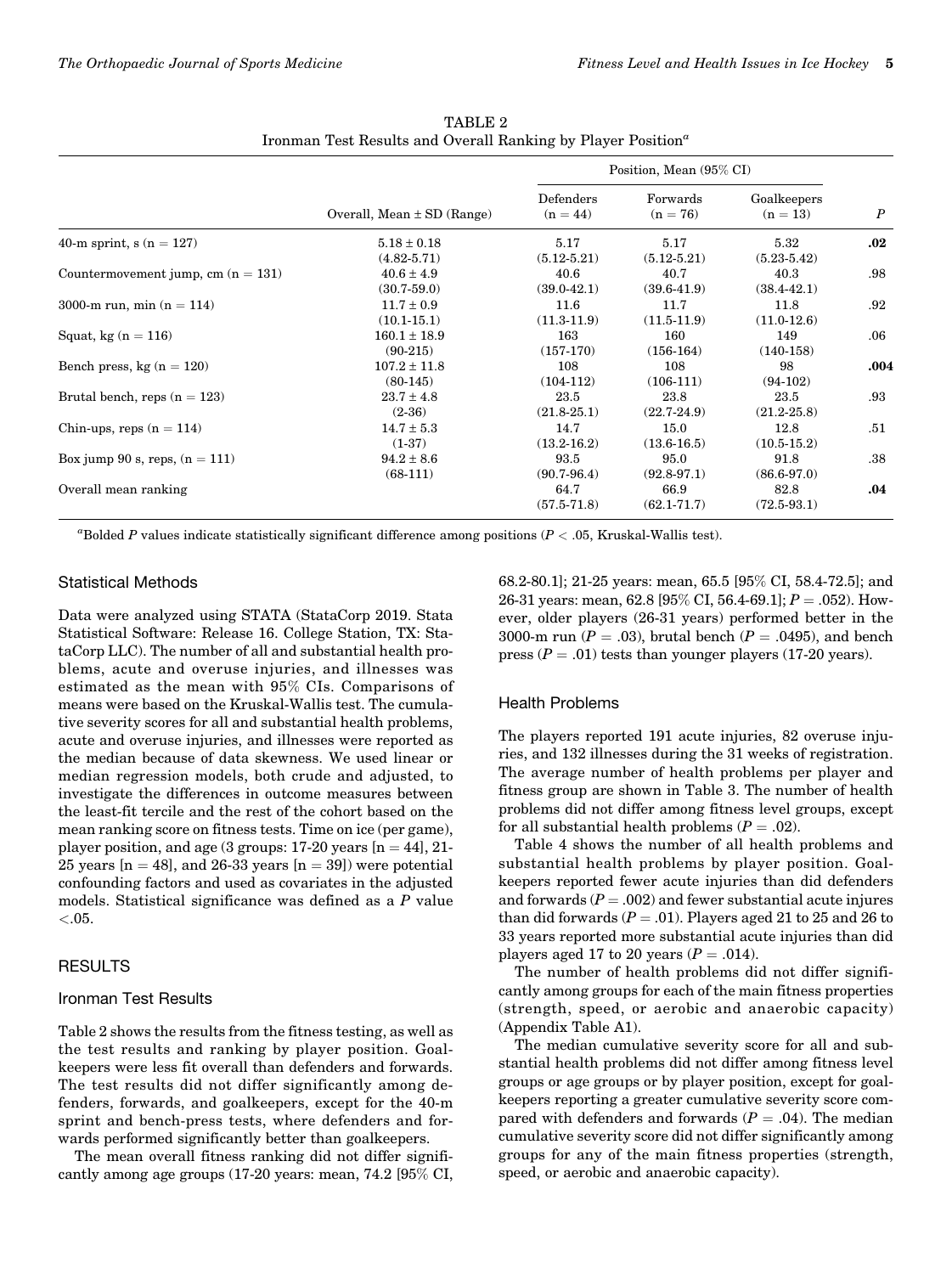|                             |                          | Fitness Level       |                       |                      |                  |
|-----------------------------|--------------------------|---------------------|-----------------------|----------------------|------------------|
|                             | All Athletes $(n = 133)$ | Most Fit $(n = 45)$ | Medium Fit $(n = 44)$ | Least Fit $(n = 44)$ | $\boldsymbol{P}$ |
| All health problems         | $3.0(2.6-3.5)$           | $3.4(2.6-4.2)$      | $2.7(1.9-3.5)$        | $3.0(2.2-3.8)$       | .31              |
| Acute injuries              | $1.4(1.2-1.7)$           | $1.6(1.1-2.0)$      | $1.3(0.8-1.8)$        | $1.5(1.0-1.9)$       | .44              |
| Overuse injuries            | $0.6(0.5-0.8)$           | $0.5(0.3-0.8)$      | $0.5(0.3-0.8)$        | $0.8(0.4-1.1)$       | .47              |
| <b>Illnesses</b>            | $1.0(0.8-1.2)$           | $1.3(0.9-1.7)$      | $0.9(0.5-1.3)$        | $0.8(0.4-1.1)$       | .12              |
| Substantial health problems | $1.7(1.4-2.0)$           | $2.0(1.6-2.5)$      | $1.3(0.8-1.8)$        | $1.8(1.3-2.3)$       | .02              |
| Acute injuries              | $1.0(0.8-1.2)$           | $1.2(0.8-1.6)$      | $0.8(0.5-1.2)$        | $1.0(0.7-1.4)$       | .28              |
| Overuse injuries            | $0.3(0.2-0.4)$           | $0.3(0.1-0.5)$      | $0.2(0.0-0.3)$        | $0.4(0.2-0.6)$       | .10              |
| Illnesses                   | $0.4(0.3-0.5)$           | $0.5(0.3-0.7)$      | $0.3(0.1-0.5)$        | $0.4(0.1-0.6)$       | $.12\,$          |
|                             |                          |                     |                       |                      |                  |

TABLE 3 Number of All and Substantial Health Problems, Total and by Fitness Ranking Group<sup>a</sup>

"Data are shown as mean (95% CI). Bolded P value indicates statistically significant difference among fitness levels ( $P < .05$ , Kruskal-Wallis test).

TABLE 4 Number of All and Substantial Health Problems by Player Position<sup> $a$ </sup>

|                             | Defenders $(n = 44)$       | Forwards $(n = 76)$        | Goalkeepers $(n = 13)$     | D    |
|-----------------------------|----------------------------|----------------------------|----------------------------|------|
| All health problems         | $3.2(2.4 \text{ to } 3.9)$ | $3.2(2.6 \text{ to } 3.8)$ | $1.9(0.9 \text{ to } 3.0)$ | .24  |
| Acute injuries              | $1.3(0.8 \text{ to } 1.8)$ | $1.7(1.3 \text{ to } 2.0)$ | $0.4(0.1 \text{ to } 0.7)$ | .002 |
| Overuse injuries            | $0.7(0.4 \text{ to } 0.9)$ | $0.5(0.3 \text{ to } 0.7)$ | $1.0(0.2 \text{ to } 1.8)$ | .19  |
| Illnesses                   | $1.2(0.7 \text{ to } 1.6)$ | $1.0(0.7 \text{ to } 1.3)$ | $0.5(0.0 \text{ to } 1.1)$ | .29  |
| Substantial health problems | $1.7(1.2 \text{ to } 2.2)$ | $1.8(1.5 \text{ to } 2.2)$ | $1.0(0.4 \text{ to } 1.6)$ | .20  |
| Acute injuries              | $0.9(0.5 \text{ to } 1.3)$ | $1.2(0.9 \text{ to } 1.5)$ | $0.3(0.0 \text{ to } 0.6)$ | .01  |
| Overuse injuries            | $0.3(0.1 \text{ to } 0.4)$ | $0.3(0.1 \text{ to } 0.4)$ | $0.5(0.2 \text{ to } 0.9)$ | .11  |
| Illnesses                   | $0.5(0.3 \text{ to } 0.8)$ | $0.4(0.2 \text{ to } 0.5)$ | $0.2$ (-0.1 to 0.4)        | .29  |

"Data are shown as mean (95% CI). Bolded P values indicate statistically significant difference among fitness levels ( $P < .05$ , Kruskal-Wallis test).

#### TABLE 5

Association Between Injury or Illness (Number and Cumulative Severity Score of Health Problems) Comparing the Least-fit Athletes (Greatest Tercile According to Composite Score) with the Rest of the Cohort<sup>a</sup>

|                             | Mean No. of Health Problems  |                  |                                 |                  | Median Cumulative Severity Score |                  |                           |         |
|-----------------------------|------------------------------|------------------|---------------------------------|------------------|----------------------------------|------------------|---------------------------|---------|
|                             | Unadjusted                   |                  | Adjusted                        |                  | Unadjusted                       |                  | Adjusted                  |         |
|                             | $\beta$ (95% CI)             | $\boldsymbol{P}$ | $\beta$ (95% CI)                | $\boldsymbol{P}$ | $\beta$ (95% CI)                 | $\boldsymbol{P}$ | $\beta$ (95% CI)          | P       |
| All health problems         | $0.07$ (-0.88 to 1.01)       | .89              | $-0.11(-1.08 \text{ to } 0.86)$ | .82              | $-223$ $(-457$ to 11)            | .06              | $-237 (-438$ to $-37)$    | $.02\,$ |
| Acute injuries              | $-0.03$ $(-0.61$ to $0.55)$  | .93              | $-0.18$ $(-0.76$ to $0.40)$     | .54              | 28 (-119 to 175)                 | .71              | $2(.137 \text{ to } 133)$ | .97     |
| Overuse injuries            | $-0.23$ $(-0.58$ to $0.12)$  | .19              | $-0.25$ $(-0.59$ to $0.10)$     | .17              | $0(.33 \text{ to } 33)$          | >.99             | $0(.37 \text{ to } 37)$   | >.99    |
| <b>Illnesses</b>            | $0.33$ (-0.17 to 0.83)       | .20              | $0.32$ (-0.20 to 0.83)          | .23              | $8(.29 \text{ to } 45)$          | .67              | $8(.30 \text{ to } 46)$   | .68     |
| Substantial health problems | $-0.14$ $(-0.74$ to $0.45)$  | .63              | $-0.29$ $(-0.90$ to $0.32)$     | .35              | $-124$ $(-321$ to $73)$          | .22              | $-174$ $(-350$ to 1)      | .052    |
| Acute injuries              | $-0.01$ $(-0.47$ to $0.44)$  | .96              | $-0.12$ $(-0.58$ to $0.34)$     | .61              | $7(.135 \text{ to } 149)$        | .92              | $-5$ $(-132$ to $122)$    | .94     |
| Overuse injuries            | $-0.18$ $(-0.39$ to $0.02)$  | .08              | $-0.20$ $(-0.40$ to $0.01)$     | .06              | $0$ (-11 to 11)                  | > 99             | $0(.19 \text{ to } 19)$   | >.99    |
| <b>Illnesses</b>            | $0.05$ ( $-0.21$ to $0.32$ ) | .70              | $0.02$ (-0.25 to 0.30)          | .86              | $0(.18 \text{ to } 18)$          | > 99             | $0(.18 \text{ to } -18)$  | >.99    |

a Data are based on univariate and multiple linear regression analyses and univariate and multiple median regression analyses, adjusted for time on ice, player position, and age. Bolded P value indicates statistical significance  $(P < .05)$ .

# Association Between Physical Fitness Level and Health Problems

Table 5 shows the number and burden of health problems comparing the least-fit athletes with the rest of the cohort, adjusting for time on ice, player position, and age. There was no difference in the mean number of health problems between the least-fit players and the rest of the cohort. The least-fit players reported greater median cumulative severity score for all health problems  $(P = .02)$  when adjusting for time on ice (per game), player position, and age.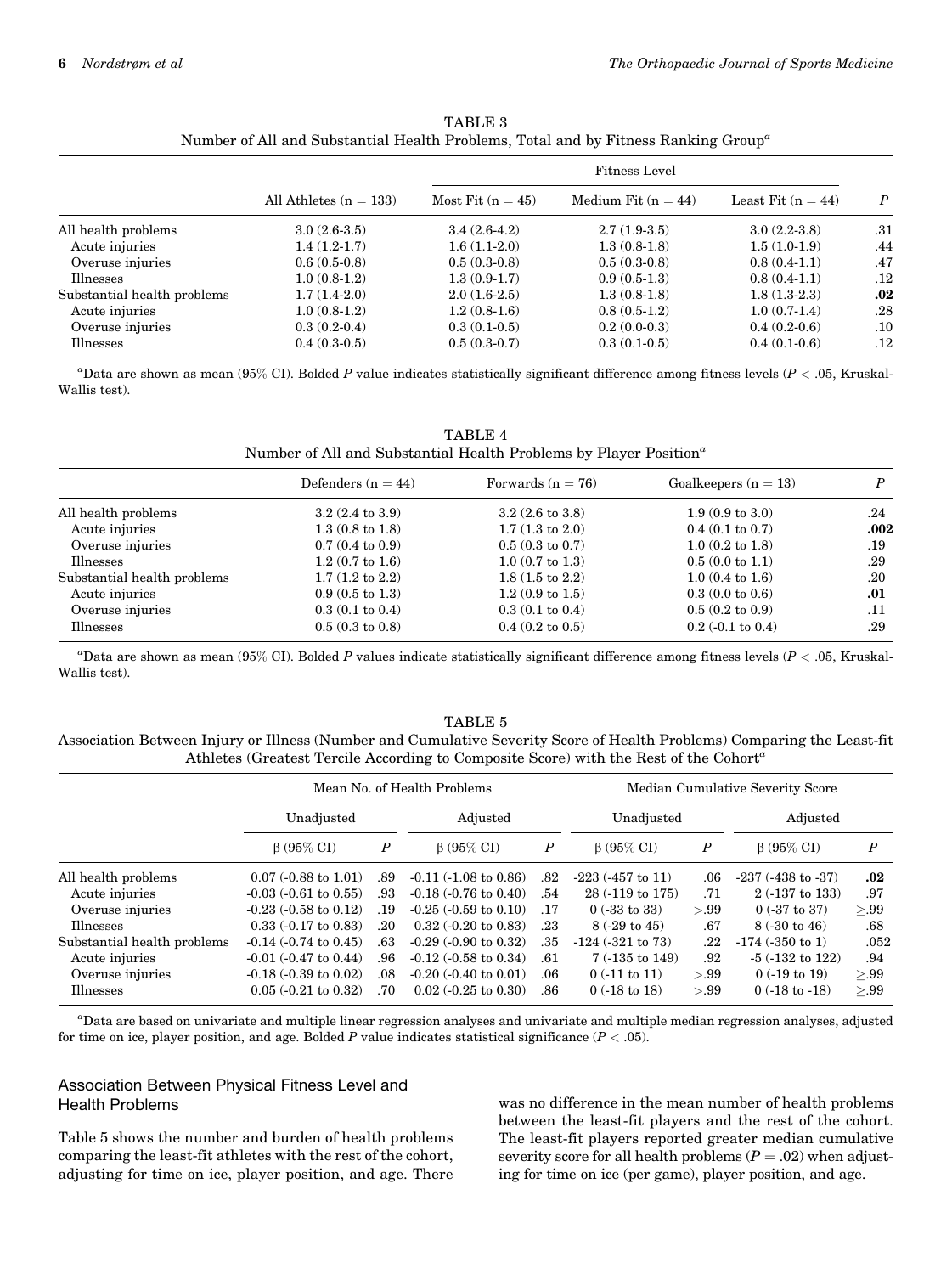#### **DISCUSSION**

This is the first study to evaluate the association between preseason fitness level and health problems during the subsequent season in ice hockey. We used a set of standardized fitness tests related to strength, speed, and aerobic and anaerobic capacity to identify the least-fit tercile of players in the cohort. Overall, the least-fit tercile of players did not have a greater risk of injury or illness compared with the rest of the cohort, although they reported a greater total burden of health problems when adjusting for time on ice per game, player position, and age.

We found that forwards reported a significantly greater number of acute injuries and substantial acute injuries than did goalkeepers. Our cohort included only 13 goalkeepers, which limited statistical power; nevertheless, several previous studies have demonstrated similar results.13,19,26,42

In ice hockey, previous studies on the association between preseason fitness and injury and illness are few and limited. In a cohort study of 79 male collegiate players over 8 consecutive seasons, aerobic fitness and maximum strength were not strongly predictive of on-ice injury.19 The findings of that study are comparable with ours, but dissimilarities in level of play, fitness tests, and statistical analyses prevent a direct comparison of results. In soccer, some studies have demonstrated results in line with ours. A prospective cohort study of male soccer players  $(n = 320)$  from the 2 highest divisions in Iceland did not demonstrate any relationship between physical fitness qualities and injury.<sup>1</sup> In 2 prospective cohort studies in Sweden, the results of preseason fitness testing were not associated with risk of injury among female senior  $(n = 123)$  or male elite soccer players ( $n = 63$ ).<sup>34,39</sup> Two studies of youth (n  $= 67$ ) and adolescent (21 teams) soccer players found no association between preseason functional tests and injuries. $^{12,14}$ Moseid et al<sup>29</sup> found no association between low physical fitness and the number or severity of injury and illness in a mixed-sports sample of youth elite athletes  $(n = 166)$  from Sports Academy High Schools. A prospective study on male elite junior Australian rules football players ( $n = 382$ ) found an association between physical fitness tests and risk of injury,  $5$  but these findings were not reproduced. $4$ 

However, some studies have demonstrated results conflicting with ours. In soccer, preseason aerobic fitness has been associated with lower risk of injury among collegiate male and female  $(n = 43)$  and professional  $(n = 31)$ players,10,46 and lower risk of injury and illness among adolescent female players  $(n = 54)^{45}$  In rugby, aerobic and anaerobic performance, the number of push-ups  $(n =$ 258), and slower 10- and 40-m sprint speed  $(n = 153)$  have been found to be risk factors for injury among male players.17,35 A prospective cohort study of elite Australian rules football players ( $n = 69$ ) over 4 seasons found that lower aerobic-running fitness was associated with increased risk of injury.<sup>18</sup> In youth alpine skiing, poor core and reactive leg strength have been associated with injury risk and injury severity.<sup>31</sup>

Some of the studies mentioned have findings comparable with ours, but different participant profiles, fitness tests, and statistical analyses prevent a direct comparison between

studies. The lack of an association between fitness test results and injury or illness in our study could have different explanations. The most obvious is that preseason fitness level does not represent a risk factor for injury or illness. Another could be the test battery we used. The tests were performed off ice, and the fitness tests included in the battery might not be sufficiently specific to detect relevant risk factors for injury or illness. Ice hockey is an intermittent high-speed sport that combines technical skills with key physical components: explosive ability and high aerobic and anaerobic work capacity. While the test battery used may represent valid indicators of on-ice performance, the relevance of the current tests in relation to injury risk may be questioned. Moreover, players in a specific playing position typically share a certain set of anthropometric and physical performance characteristics. Thus, if the relationship between fitness and injury is to be studied further, fitness tests specific to the demands of playing on ice and certain positions may need to be developed. Aerobic capacity measured via a continuous 3000-m run lasting  $>10$ minutes may not be a relevant test for ice hockey players, who during games have 40-second to 60-second shifts on ice with several minutes of rest in between, while the 90-second box jump test has obvious validity for performance. Another limitation is that players were only tested once in the preseason, and their fitness may have changed during the season, for better or worse.

Preseason physical testing is conducted by coaches and designed primarily to measure physical standards necessary for elite ice hockey performance. To use such tests as injury predictors, researchers should design a test battery to evaluate more specific and relevant physical tests aimed at the most common injuries in ice hockey.

#### Methodological Considerations

Several preseason physical fitness tests to screen for risk factors for injury exist, but there is limited and conflicting evidence regarding their measurement properties. $20,21,40$  The Norwegian Ice Hockey Association has used a modification of the standardized fitness tests of the Norwegian World Cup alpine team to evaluate the general physical fitness level among ice hockey players in the GET League on their annual 1-day, preseason testing combine. We chose to use these tests in our study, as all teams participate. Using different tests may have changed our results.

Tests procedures were standardized before testing. Testing was monitored by personnel from Olympiatoppen. Nevertheless, the test-retest reliability is unknown. Since we wanted to evaluate general physical fitness, we ranked players based on performance on each test and used a composite score based on the sum of each player's ranking. A limitation to this approach is that all tests are equally weighted. However, their relevance may differ related to performance and injury risk.

We adjusted only for time on ice per game, player position, and age and not multiple comparisons in our analyses. Other factors, like comorbidity profile and environmental/ social risk factors, might play a role in the athletes' risk of illness, and we have not adjusted for them. Interpretations of statistical results should be made with full knowledge of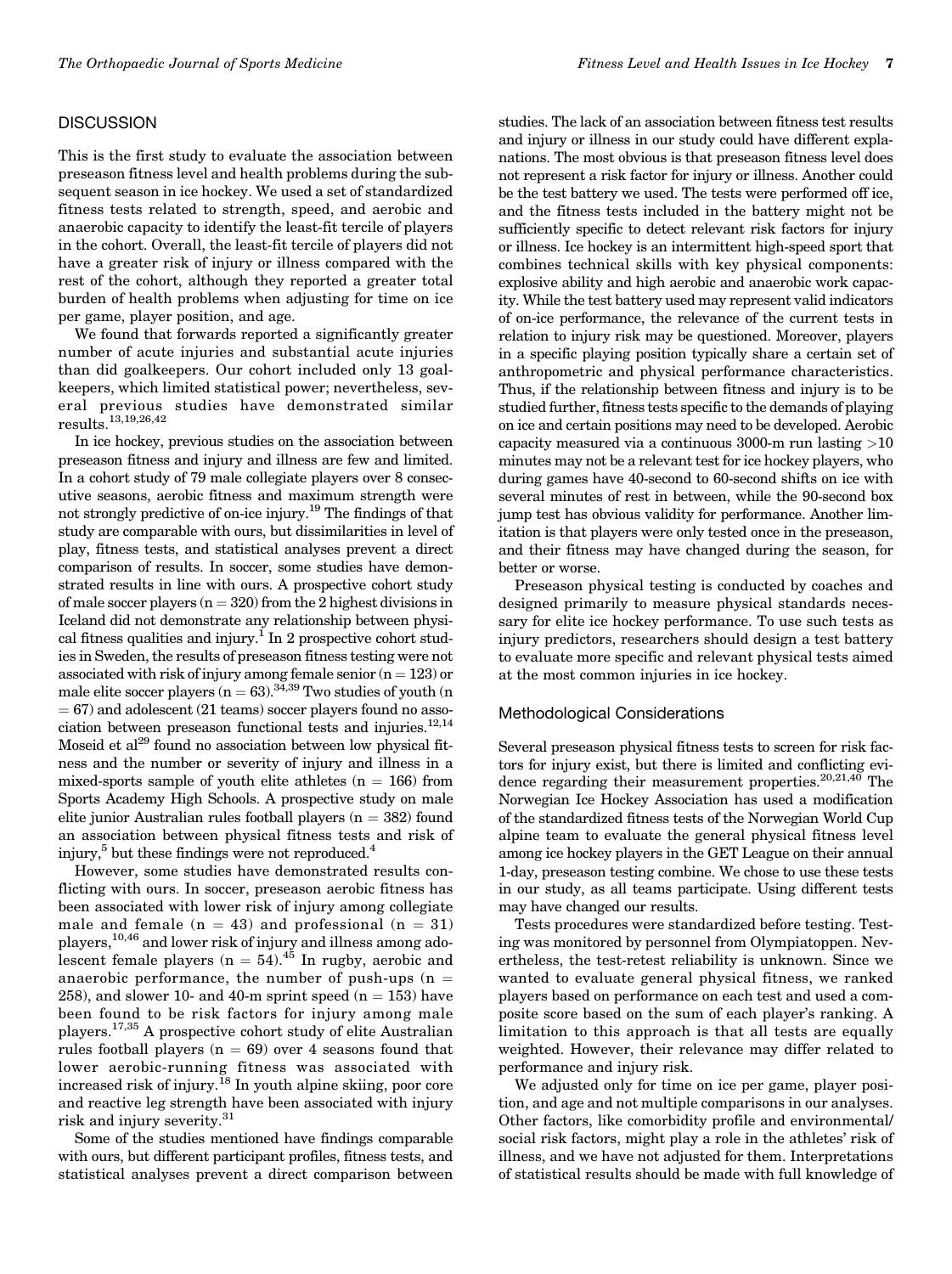spurious findings. Our study included only male senior elite players, and the findings may not be generalizable to other populations.

# **CONCLUSION**

We used a set of standardized fitness tests related to strength, speed, and aerobic and anaerobic capacity to identify the least-fit tercile senior elite ice hockey players. Low physical fitness was not associated with increased rate of injury or illness but was associated with greater severity of all health problems after adjusting for time on ice per game, playing position, and age.

# ACKNOWLEDGMENT

The authors thank all the athletes for their participation, as well as the clubs and medical teams involved. They also thank the Norwegian Hockey Federation for access to the results from the annual 1-day, preseason testing combine, Inge Dehli Andersen for excellent help with data management, and Morten Wang Fagerland for excellent help with statistical analyses. The Oslo Sports Trauma Research Center has been established at the Norwegian School of Sport Sciences through generous grants from the Royal Norwegian Ministry of Culture, the South-Eastern Health Authority, the International Olympic Committee, the Norwegian Olympic and Paralympic Committee and Confederation of Sports, and Norsk Tipping.

#### **REFERENCES**

- 1. Arnason A, Sigurdsson SB, Gudmundsson A, Holme I, Engebretsen L, Bahr R. Risk factors for injuries in football. Am J Sports Med. 2004; 32(1 suppl):5-16.
- 2. Bahr R. Why screening tests to predict injury do not work-and probably never will ...: a critical review. Br J Sports Med. 2016;50(13): 776-780.
- 3. Bardenett SM, Micca JJ, DeNoyelles JT, Miller SD, Jenk DT, Brooks GS. Functional movement screen normative values and validity in high school athletes: can the FMS™ be used as a predictor of injury? Int J Sports Phys Ther. 2015;10(3):303-308.
- 4. Chalmers S, Debenedictis TA, Zacharia A, et al. Asymmetry during functional movement screening and injury risk in junior football players: a replication study. Scand J Med Sci Sports. 2018;28(3): 1281-1287.
- 5. Chalmers S, Magarey ME, Esterman A, Speechley M, Scase E, Heynen M. The relationship between pre-season fitness testing and injury in elite junior Australian football players. J Sci Med Sport. 2013;16(4): 307-311.
- 6. Clarsen B, Myklebust G, Bahr R. Development and validation of a new method for the registration of overuse injuries in sports injury epidemiology: the Oslo Sports Trauma Research Centre (OSTRC) overuse injury questionnaire. Br J Sports Med. 2013;47(8):495-502.
- 7. Clarsen B, Ronsen O, Myklebust G, Florenes TW, Bahr R. The Oslo Sports Trauma Research Center questionnaire on health problems: a new approach to prospective monitoring of illness and injury in elite athletes. Br J Sports Med. 2014;48(9):754-760.
- 8. Dalen-Lorentsen T, Andersen TE, Bjørneboe J, et al. A cherry, ripe for picking: the relationship between the acute-chronic workload ratio and health problems. J Orthop Sports Phys Ther. 2021;51(4):162-173.
- 9. Dorrel B, Long T, Shaffer S, Myer GD. The functional movement screen as a predictor of injury in National Collegiate Athletic Association Division II athletes. J Athl Train. 2018;53(1):29-34.
- 10. Eliakim E, Doron O, Meckel Y, Nemet D, Eliakim A. Pre-season fitness level and injury rate in professional soccer - a prospective study. Sports Med Int Open. 2018;2(3):E84-E90.
- 11. Emery CA, Meeuwisse WH. Risk factors for groin injuries in hockey. Med Sci Sports Exerc. 2001;33(9):1423-1433.
- 12. Emery CA, Meeuwisse WH, Hartmann SE. Evaluation of risk factors for injury in adolescent soccer: implementation and validation of an injury surveillance system. Am J Sports Med. 2005;33(12):1882-1891.
- 13. Flik K, Lyman S, Marx RG. American collegiate men's ice hockey: an analysis of injuries. Am J Sports Med. 2005;33(2):183-187.
- 14. Frisch A, Urhausen A, Seil R, Croisier JL, Windal T, Theisen D. Association between preseason functional tests and injuries in youth football: a prospective follow-up. Scand J Med Sci Sports. 2011;21(6): e468-e476.
- 15. Fuller CW, Ekstrand J, Junge A, et al. Consensus statement on injury definitions and data collection procedures in studies of football (soccer) injuries. Clin J Sport Med. 2006;16(2):97-106.
- 16. Gabbett TJ. The training-injury prevention paradox: should athletes be training smarter and harder? Br J Sports Med. 2016;50(5):273-280.
- 17. Gabbett TJ, Domrow N. Risk factors for injury in subelite rugby league players. Am J Sports Med. 2005;33(3):428-434.
- 18. Gastin PB, Meyer D, Huntsman E, Cook J. Increase in injury risk with low body mass and aerobic-running fitness in elite Australian football. Int J Sports Physiol Perform. 2015;10(4):458-463.
- 19. Grant JA, Bedi A, Kurz J, Bancroft R, Gagnier JJ, Miller BS. Ability of preseason body composition and physical fitness to predict the risk of injury in male collegiate hockey players. Sports Health. 2015;7(1):45-51.
- 20. Hegedus EJ, McDonough S, Bleakley C, Cook CE, Baxter GD. Clinician-friendly lower extremity physical performance measures in athletes: a systematic review of measurement properties and correlation with injury, part 1. The tests for knee function including the hop tests. Br J Sports Med. 2015;49(10):642-648.
- 21. Hegedus EJ, McDonough SM, Bleakley C, Baxter D, Cook CE. Clinicianfriendly lower extremity physical performance tests in athletes: a systematic review of measurement properties and correlation with injury, part 2. The tests for the hip, thigh, foot and ankle including the star excursion balance test. Br J Sports Med. 2015;49(10):649-656.
- 22. Impellizzeri FM, McCall A, Ward P, Bornn L, Coutts AJ. Training load and its role in injury prevention, part 2: conceptual and methodologic pitfalls. J Athl Train. 2020;55(9):893-901.
- 23. Impellizzeri FM, Menaspà P, Coutts AJ, Kalkhoven J, Menaspà MJ. Training load and its role in injury prevention, part I: back to the future. J Athl Train. 2020;55(9):885-892.
- 24. Impellizzeri FM, Woodcock S, Coutts AJ, Fanchini M, McCall A, Vigotsky AD. What role do chronic workloads play in the acute to chronic workload ratio? Time to dismiss ACWR and its underlying theory. Sports Med. 2021;51(3):581-592.
- 25. Kalkhoven JT, Watsford ML, Coutts AJ, Edwards WB, Impellizzeri FM. Training load and injury: causal pathways and future directions. Sports Med. 2021;51(6):1137-1150.
- 26. Kuzuhara K, Shimamoto H, Mase Y. Ice hockey injuries in a Japanese elite team: a 3-year prospective study. J Athl Train. 2009;44(2):208-214.
- 27. McCunn R, Aus der Fünten K, Fullagar HH, McKeown I, Meyer T. Reliability and association with injury of movement screens: a critical review. Sports Med. 2016;46(6):763-781.
- 28. Moran RW, Schneiders AG, Mason J, Sullivan SJ. Do functional movement screen (FMS) composite scores predict subsequent injury? A systematic review with meta-analysis. Br J Sports Med. 2017;51(23):1661-1669.
- 29. Moseid CH, Myklebust G, Slaastuen MK, et al. The association between physical fitness level and number and severity of injury and illness in youth elite athletes. Scand J Med Sci Sports. 2019;29(11): 1736-1748.
- 30. Mountjoy M, Junge A, Alonso JM, et al. Consensus statement on the methodology of injury and illness surveillance in FINA (aquatic sports). Br J Sports Med. 2016;50(10):590-596.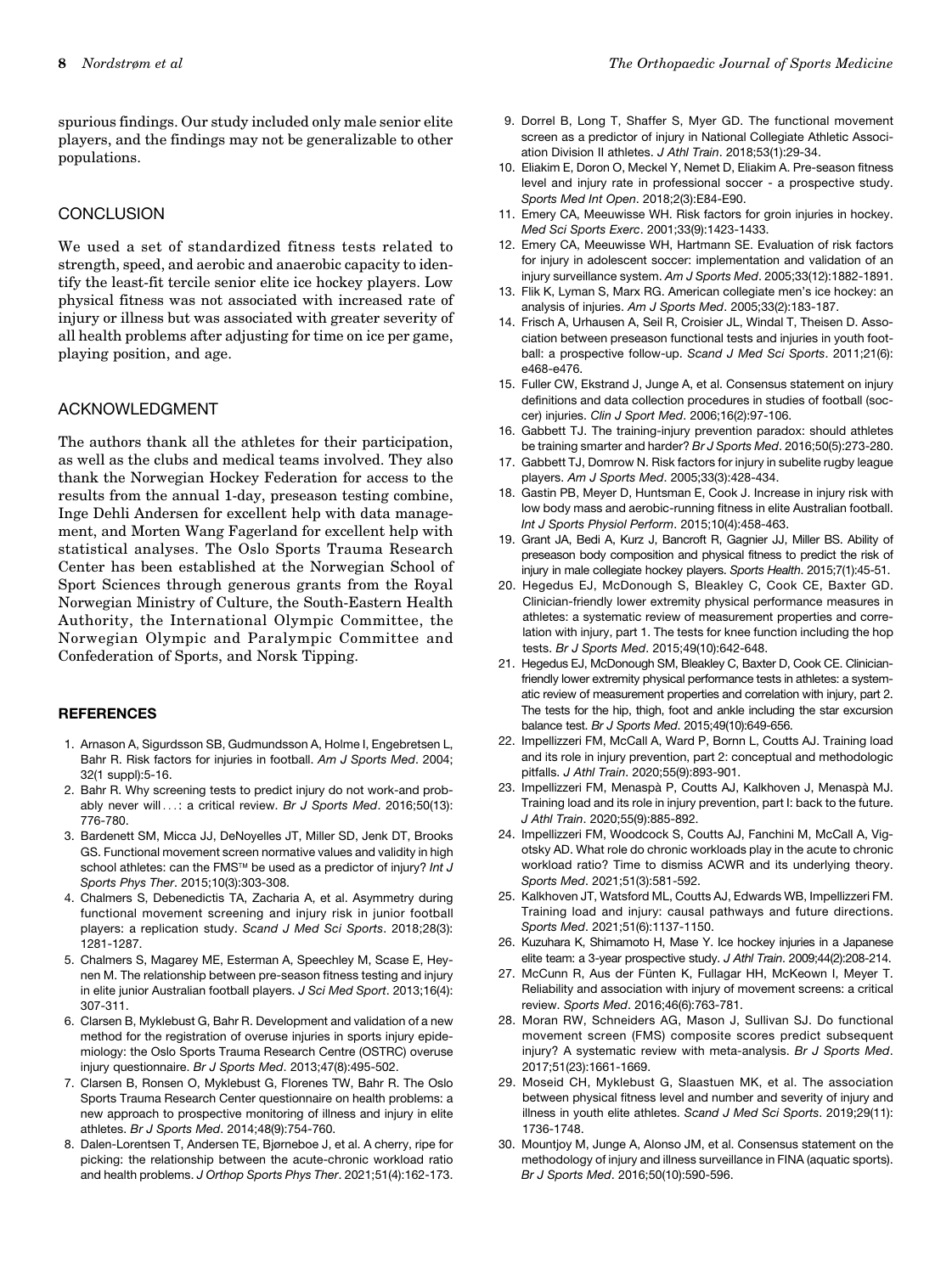- 31. Müller L, Hildebrandt C, Müller E, Fink C, Raschner C. Long-term athletic development in youth alpine ski racing: the effect of physical fitness, ski racing technique, anthropometrics and biological maturity status on injuries. Front Physiol. 2017;8:656.
- 32. Nordstrøm A, Bahr R, Talsnes O, Clarsen B. Prevalence and burden of health problems in male elite ice hockey players: a prospective study in the Norwegian professional league. Orthop J Sports Med. 2020; 8(2):2325967120902407.
- 33. Norwegian Ice Hockey Assosiation. Hockey Live Scoreboard 2017/ 2018. Accessed October 15, 2019. https://www.hockey.no
- 34. Ostenberg A, Roos H. Injury risk factors in female European football: a prospective study of 123 players during one season. Scand J Med Sci Sports. 2000;10(5):279-285.
- 35. Quarrie KL, Alsop JC, Waller AE, Bird YN, Marshall SW, Chalmers DJ. The New Zealand rugby injury and performance project, VI: a prospective cohort study of risk factors for injury in rugby union football. Br J Sports Med. 2001;35(3):157-166.
- 36. Rusling C, Edwards K, Bhattacharya A, et al. The functional movement screening tool does not predict injury in football. Prog Orthop Sci. 2015;1:41-46.
- 37. Schwellnus M, Soligard T, Alonso J-M, et al. How much is too much? (Part 2) International Olympic Committee consensus statement on load in sport and risk of illness. Br J Sports Med. 2016;50(17):1043-1052.
- 38. Soligard T, Schwellnus M, Alonso JM, et al. How much is too much? (Part 1) International Olympic Committee consensus statement on load in sport and risk of injury. Br J Sports Med. 2016;50(17):1030-1041.
- 39. Svensson K, Alricsson M, Olausson M, Werner S. Physical performance tests - a relationship of risk factors for muscle injuries in elite level male football players. J Exerc Rehabil. 2018;14(2):282-288.
- 40. Tarara DT, Fogaca LK, Taylor JB, Hegedus EJ. Clinician-friendly physical performance tests in athletes part 3: a systematic review

of measurement properties and correlations to injury for tests in the upper extremity. Br J Sports Med. 2016;50(9):545-551.

- 41. Timpka T, Alonso JM, Jacobsson J, et al. Injury and illness definitions and data collection procedures for use in epidemiological studies in Athletics (track and field): consensus statement. Br J Sports Med. 2014;48(7):483-490.
- 42. Tuominen M, Stuart MJ, Aubry M, Kannus P, Parkkari J. Injuries in men's international ice hockey: a 7-year study of the International Ice Hockey Federation Adult World Championship Tournaments and Olympic Winter Games. Br J Sports Med. 2015;49(1): 30-36.
- 43. Tyler TF, Nicholas SJ, Campbell RJ, Donellan S, McHugh MP. The effectiveness of a preseason exercise program to prevent adductor muscle strains in professional ice hockey players. Am J Sports Med. 2002;30(5):680-683.
- 44. Tyler TF, Nicholas SJ, Campbell RJ, McHugh MP. The association of hip strength and flexibility with the incidence of adductor muscle strains in professional ice hockey players. Am J Sports Med. 2001; 29(2):124-128.
- 45. Watson A, Brickson S, Brooks MA, Dunn W. Preseason aerobic fitness predicts in-season injury and illness in female youth athletes. Orthop J Sports Med. 2017;5(9):2325967117726976.
- 46. Watson A, Brindle J, Brickson S, Allee T, Sanfilippo J. Preseason aerobic capacity is an independent predictor of in-season injury in collegiate soccer players. Clin J Sport Med. 2017;27(3):302-307.
- 47. Wiese B, Boone J, Mattacola C, McKeon P, Uhl T. Determination of the functional movement screen to predict musculoskeletal injury in intercollegiate athletics. Athl Train Sports Health Care. 2014;6: 161-169.

# APPENDIX

#### TABLE A1

#### Number of All and Substantial Health Problems, Total and by Ranking Groups (Strength, Speed, and Aerobic and Anaerobic Capacity)<sup> $a$ </sup>

|                                | <b>Fitness Level</b> |                |                |                  |
|--------------------------------|----------------------|----------------|----------------|------------------|
|                                | Most Fit             | Medium Fit     | Least Fit      | $\boldsymbol{P}$ |
| Strength $(N = 133)$           | $n = 45$             | $n = 44$       | $n = 44$       |                  |
| All health problems            | $2.7(2.1-3.4)$       | $3.5(2.7-4.3)$ | $2.9(2.1-3.8)$ | .27              |
| Acute injuries                 | $1.2(0.8-1.6)$       | $1.6(1.2-2.0)$ | $1.5(0.9-2.1)$ | .41              |
| Overuse injuries               | $0.5(0.3-0.7)$       | $0.8(0.4-1.1)$ | $0.6(0.3-0.8)$ | .80              |
| Illnesses                      | $1.0(0.6-1.4)$       | $1.2(0.8-1.6)$ | $0.8(0.4-1.2)$ | .15              |
| Substantial health problems    | $1.5(1.2-1.8)$       | $1.8(1.4-2.3)$ | $1.8(1.2-2.4)$ | .76              |
| Acute injuries                 | $0.8(0.5-1.1)$       | $1.1(0.7-1.5)$ | $1.1(0.7-1.6)$ | .54              |
| Overuse injuries               | $0.2(0.1-0.4)$       | $0.4(0.2-0.6)$ | $0.3(0.1-0.4)$ | .62              |
| <b>Illnesses</b>               | $0.5(0.3-0.7)$       | $0.4(0.2-0.5)$ | $0.4(0.2-0.7)$ | .56              |
| Speed $(N = 133)$              | $n = 45$             | $n = 44$       | $n = 44$       |                  |
| All health problems            | $3.2(2.5-4.0)$       | $3.0(2.3-3.7)$ | $2.9(2.1-3.7)$ | .62              |
| Acute injuries                 | $1.5(1.1-1.9)$       | $1.3(0.8-1.8)$ | $1.5(1.0-2.0)$ | .60              |
| Overuse injuries               | $0.6(0.3-0.8)$       | $0.7(0.4-0.9)$ | $0.6(0.3-0.9)$ | .36              |
| <b>Illnesses</b>               | $1.2(0.7-1.6)$       | $1.0(0.7-1.4)$ | $0.8(0.4-1.2)$ | .20              |
| Substantial health problems    | $1.8(1.3-2.3)$       | $1.7(1.2-2.1)$ | $1.7(1.2-2.3)$ | .96              |
| Acute injuries                 | $1.2(0.7-1.6)$       | $0.8(0.5-1.2)$ | $1.0(0.7-1.4)$ | .55              |
| Overuse injuries               | $0.2(0.1-0.4)$       | $0.3(0.1-0.4)$ | $0.3(0.2-0.5)$ | .41              |
| <b>Illnesses</b>               | $0.4(0.2-0.5)$       | $0.5(0.3-0.8)$ | $0.3(0.1-0.6)$ | .22              |
| Aerobic capacity ( $N = 114$ ) | $n = 38$             | $n = 38$       | $n = 38$       |                  |
| All health problems            | $3.7(2.7-4.7)$       | $2.9(2.2-3.6)$ | $2.7(1.9-3.6)$ | .22              |
| Acute injuries                 | $1.7(1.2-2.3)$       | $1.2(0.8-1.7)$ | $1.2(0.7-1.8)$ | $.12\,$          |
| Overuse injuries               | $0.7(0.4-1.1)$       | $0.5(0.2-0.8)$ | $0.7(0.4-1.0)$ | .28              |
| Illnesses                      | $1.2(0.8-1.7)$       | $1.2(0.7-1.7)$ | $0.8(0.4-1.2)$ | .29              |